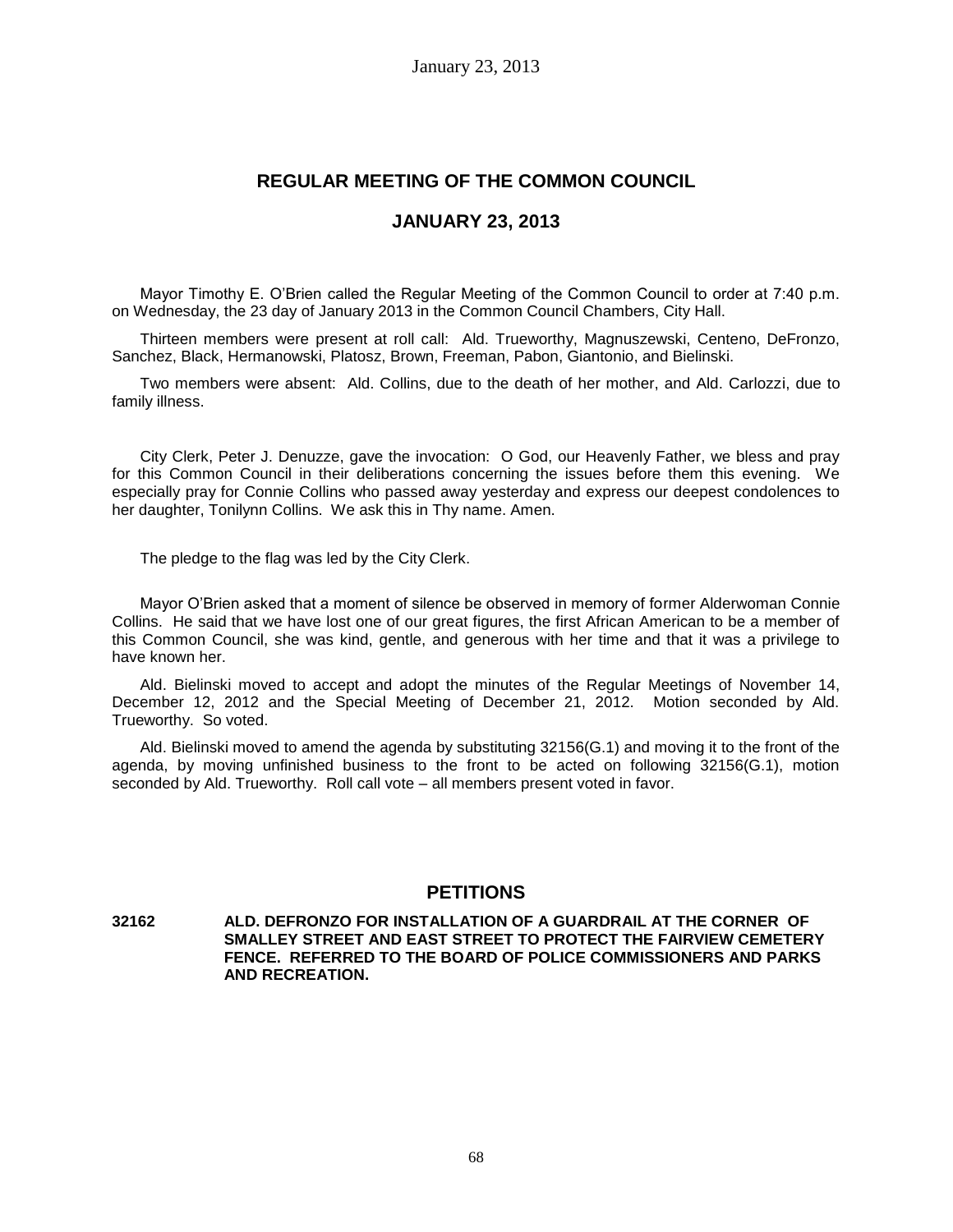#### **32163 ALD. TRUEWORTHY FOR RECORDING THE FOLLOWING REPORT OF THE FINANCE DEPT., PURCHASING DIVISION IN ACCORDANCE WITH CITY ORDINANCES. REFERRED TO THE ECONOMIC & POLICY DEPARTMENT.**

REPORT OF: Finance Dept., Purchasing Division

To His Honor, the Mayor, and the Common Council of the City of New Britain: the undersigned beg leave to report the following:

In accordance with City Code of Ordinances, Chapter 2, Article VIII, Division V, Section 2-606a, an emergency purchase order was authorized by the Mayor and issued to the vendor listed below on December 18, 2012

| Supplier                  | Item                         | Unit Price   |
|---------------------------|------------------------------|--------------|
| Global Strategy Group LLC | Anti-Blight Public Education | \$100,000.00 |
| Cody, WY.                 | Campaign                     |              |

The Purchasing Agent reports that no formal bid solicitation and advertisement as outlined in the Purchasing Ordinances were made for this item. In accordance with Section 2-606b of the City Code of Ordinances, the Purchasing Agent reports:

A purchase order was requested by the Mayor's Office for a public safety education campaign for the citizens of New Britain. There has been significant changes to the City's ant-blight regulations and it was determined that residents were not calling 911 in emergency situations because of misinformation given to them by non-city officials. Global Strategy Group, LLC will facilitate, design and purchase public service announcements and ads in print media in Polish and Spanish, digital media, print media, electronic and social media. The outreach is designed to ensure residents are educated and will be better prepared for future emergency situations.

Because of the importance and urgency of getting the public educated, the Mayor under his executive authority approved a purchase order. Funding for the Anti-Blight Public Education Campaign came from the Corporation Council's, account number 001109001-5332, Legal Services.

> Jack Pieper Purchasing Agent

Ald. Bielinski moved to adopt the Consent Agenda, seconded by Ald. Trueworthy. Roll call vote – all members present voted in favor. Approved January 28, 2013 by Mayor Timothy E. O'Brien.

# **CONSENT AGENDA**

### **CORPORATION COUNSEL**

#### **32149 RE: MELVIN C. WASHINGTON V. DANIEL IVANCIC, ET AL**

To His Honor, the Mayor, and the Common Council of the City of New Britain: the undersigned beg leave to report the following:

On January 11, 2013, the Honorable Judge James W. Abrams granted judgment in favor of Officer Daniel Ivancic and Officer Robert Paciotti in the above captioned matter. The original complaint contained a number of claims, all of which were disposed by the trial court by way of summary judgment based on the expiration of the statute of limitations. On appeal, the Appellate Court reinstated the plaintiff's malicious prosecution claim, but upheld the trial court's ruling that plaintiff's other claims were barred by the applicable statutes of limitation.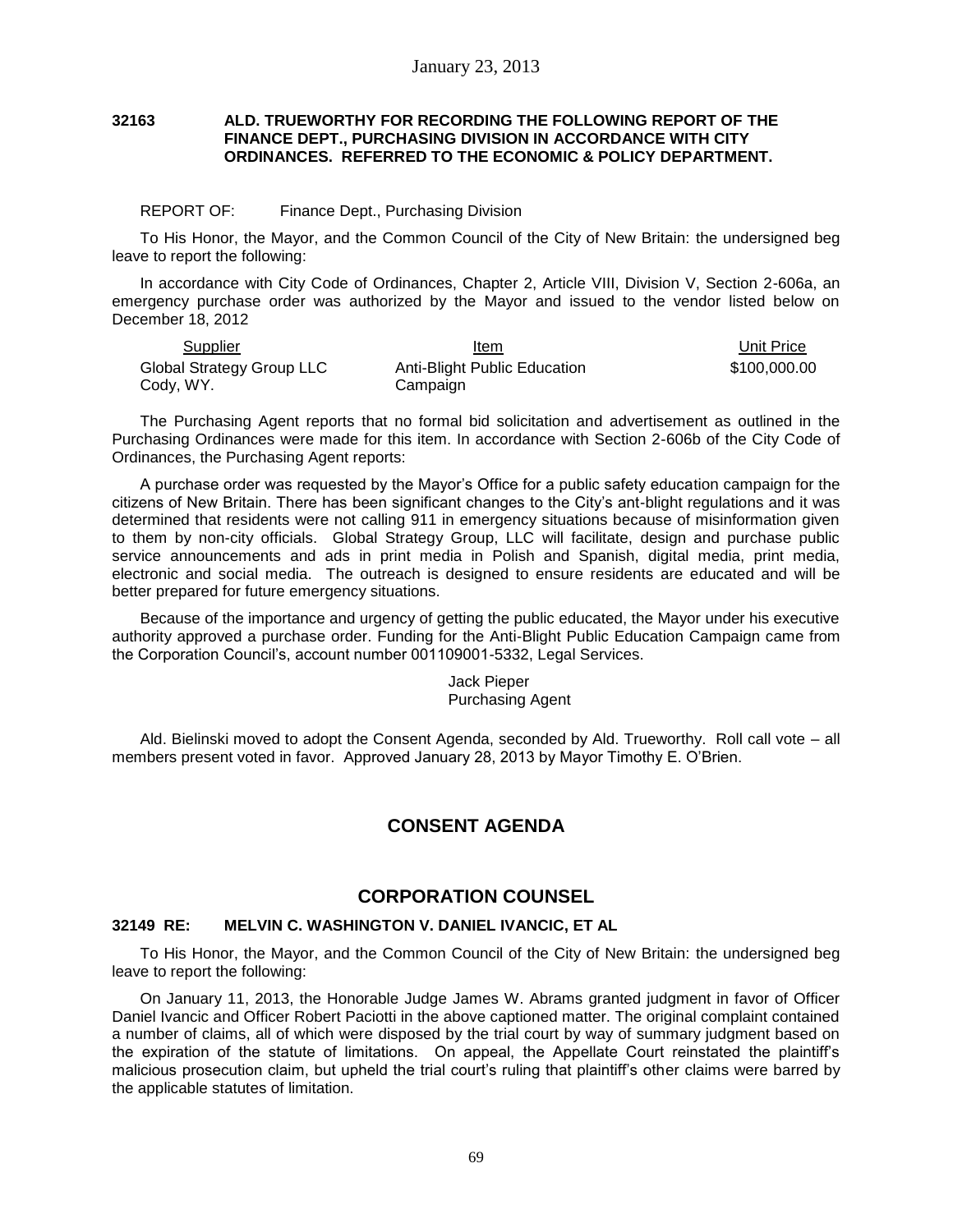The plaintiff's malicious prosecution claim was tried before the court on September 26, 2012. The plaintiff claimed that his arrest for operating under the influence constituted malicious prosecution on the part of the defendants. The Court ruled that based on the facts set forth at trial, it was clear to the court that probable cause existed for the plaintiff's arrest. Thus judgment was entered in favor of the defendants on January 11, 2013.

> Irena J. Urbaniak City Attorney

## **FINANCE DEPT.**

### **32151 RE: LINE ITEM TRANSFERS 01/03/2013 THRU 01/15/2013**

To His Honor, the Mayor, and the Common Council of the City of New Britain: the undersigned beg leave to report the following:

In accordance with the city of New Britain ordinance of Article VII – Finance, Section 2-494(c), the following departments have transferred monies from one line item to another within their departmental budget (total department budget has not changed). Each transfer will be continuously numbered from month to month throughout the fiscal year. This report represents the transfers executed by the mayor in accordance with the aforementioned ordinance for the period ending January 15, 2013

| 3. | Department:<br>From:<br>To:<br>Amount:<br><b>Brief Description:</b> | Police<br>001211005-5121<br>001211009-5659<br>\$15,000.00                                                                                                                                                                                                                                              | (Full Time Salaries)<br>(Operating Material & Supplies)<br>Funds needed to offset Investigations Bureau Operating Material and                                              |  |
|----|---------------------------------------------------------------------|--------------------------------------------------------------------------------------------------------------------------------------------------------------------------------------------------------------------------------------------------------------------------------------------------------|-----------------------------------------------------------------------------------------------------------------------------------------------------------------------------|--|
|    |                                                                     | Supplies deficit of \$1,342. Remainder will be used to stock the Criminal<br>Investigation Division's crime scene vehicle and provide operating and<br>office supplies for the Detective, Youth Bureau and Special Services<br>Divisions in the new headquarters for the remainder of the fiscal year. |                                                                                                                                                                             |  |
| 4. | Department:<br>From:<br>To:<br>Amount:<br><b>Brief Description:</b> | Police<br>001211005-5121<br>001211002-5611<br>\$10,000,00<br>operating supplies                                                                                                                                                                                                                        | (Full Time Salaries)<br>(Office Supplies)<br>The new headquarters building, with different administrative<br>equipment/supply requirements, must be stocked with office and |  |

Rebecca Salerni Acting Finance Director

### **PURCHASING DEPT.**

#### **32152 RE: TIRES, TUBES, ROAD SERVICES AND REPAIRS – PUBLIC WORKS, MUNICIPAL GARAGE**

To His Honor, the Mayor, and the Common Council of the City of New Britain: the undersigned beg leave to report the following:

Public Bid No. 3697 was solicited and received in accordance with the Purchasing Ordinances of the City of New Britain for the furnishing and delivery, on a city-wide basis of new tires, tubes, road services and repairs for City cars, trucks and off-road vehicles and equipment for the Public Works Department, Municipal Garage. Funding is available for this purchase from the Public Works Department's account number 001315006-5660, Street/Fleet, Vehicle Damage, Equipment and Supplies.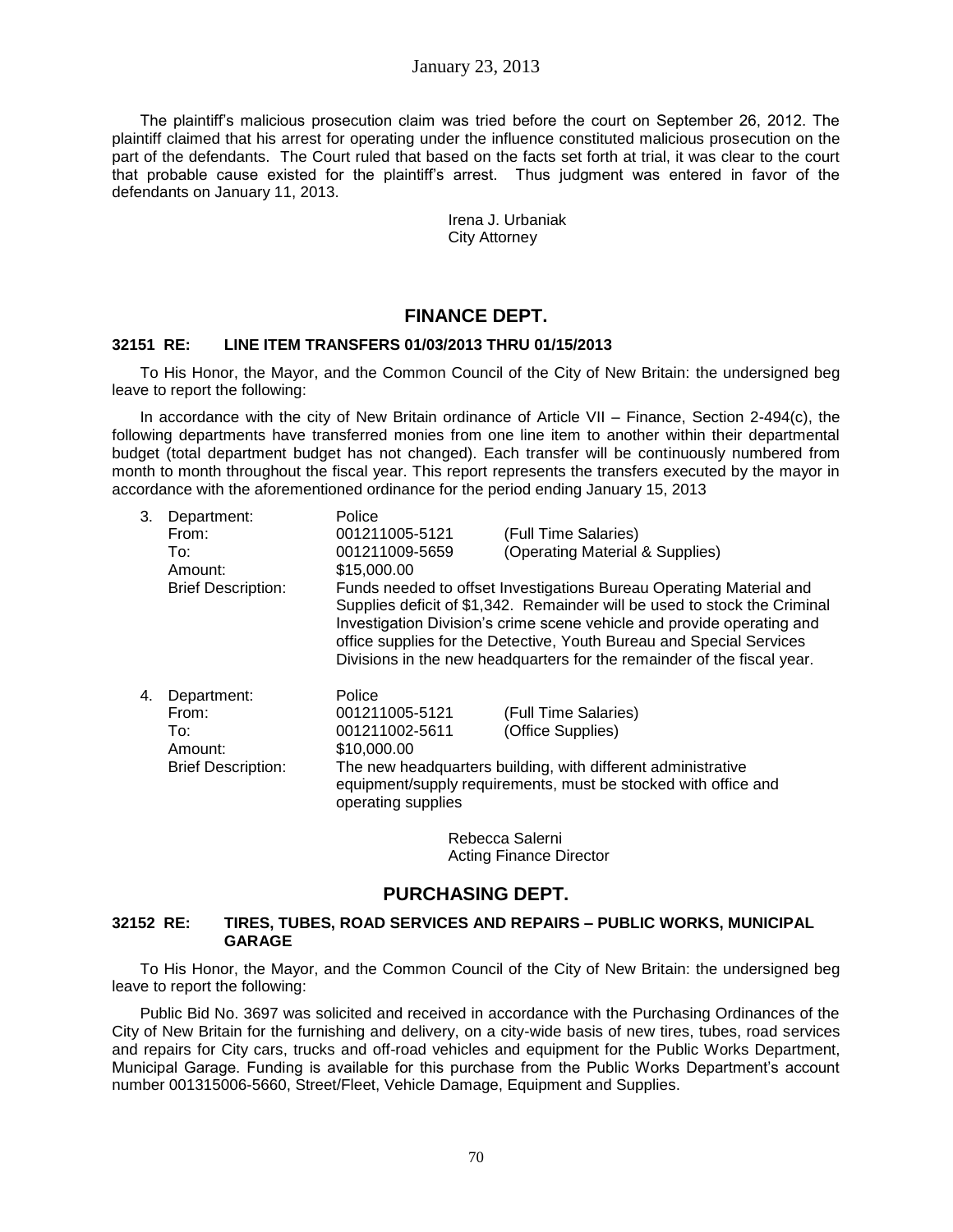Invitations to bid were solicited, and the bid was duly advertised in the New Britain Herald Newspaper, the City and State of Connecticut's Department of Administration Services websites and mailed to fifteen (15) local tire dealers. The Purchasing Agent did not receive any letters from the tire dealers on the mailing list who indicted that they could not respond to the bid request. Responses received are on file in the Town Clerks Office.

The bid was reviewed for conformance to specifications by the Public Works Department Administration, the City's Acting Fleet Manager and the Purchasing Agent. Connecticut Tire, the only bidder, has been awarded the bid since 2004. They have provided excellent service to the City for tires, tubes, road services and repairs for the past eight (8) years The bid pricing for road services, repairs, tires and percentage discounts off of the tire manufacturer's published prices for tires was compared to the current pricing the City is being charged. Connecticut Tire was able to obtain lower prices from the tire manufacturers for this bid. The lower tire prices will save the City money over the term of the contract. Therefore the Director of the Public Works Department is recommending that the bid be awarded to Connecticut Tire of New Britain, CT because they once again met all of the bid specifications and are located within the City to assure tire replacement, repairs and services can be performed in a timely manner.

RESOLVED: That the Purchasing Agent be and is hereby authorized to issue a standing purchase order and enter into a contact per the attached discounts and pricing for a period of two (2) years from February 1, 2013 to January 31, 2015 with Connecticut Tire of New Britain, CT for the purchase of tires, tubes, road services and repairs for City cars, trucks, off-road vehicles and equipment per the, terms and specifications of Public Bid No. 3697.

> Jack Pieper Purchasing Agent

#### **32153 RE: ENGINEERING SERVICES FOR THE REPLACEMENT OF THE ELAM STREET LOW ZONE WATER TANK FOR PUBLIC WORKS DEPT./UTILITIES DIVISION**

To His Honor, the Mayor, and the Common Council of the City of New Britain: the undersigned beg leave to report the following:

Public Bid No. 3704 was solicited and received in accordance with the Purchasing Ordinances of the City of New Britain for Engineering Services for the Replacement of the Elam Street Water Low Service Zone Tank for the Public Works Department, Utilities Division. Funds are available for this purchase within the Public Works Department, Utilities Division's account number 9303501100-5331, Water Capital Improvements, Professional Services.

Invitations to bid were solicited and the bid was duly advertised in the New Britain Herald Newspaper, the City and State of Connecticut's Department of Administration Services websites and mailed to seventy-six (76) Engineering Companies. The Purchasing Agent did not receive any letters from the Engineering Companies on the mailing list indicating they could not provide a response to the bid request. Responses received are on file in the Town Clerks Office.

The bids were reviewed for conformance to specifications by the Deputy Public Works Director and the Purchasing Agent. Each proposal submitted was evaluated on the basis of the following criteria:

- Engineering Firm's understanding of the contract's scope and services required by the quality of the proposal submitted.
- Background and experience of the Engineering Firm in providing the required range of services need for the water tank replacement.
- Demonstrated effectiveness of the Engineering Firm's proposed delivery system to ensure quality service and timely completion of services.
- Client references for which similar services were performed for and the nature of the project.
- Background, education, qualifications and relevant experience of key personnel to be assigned to this project.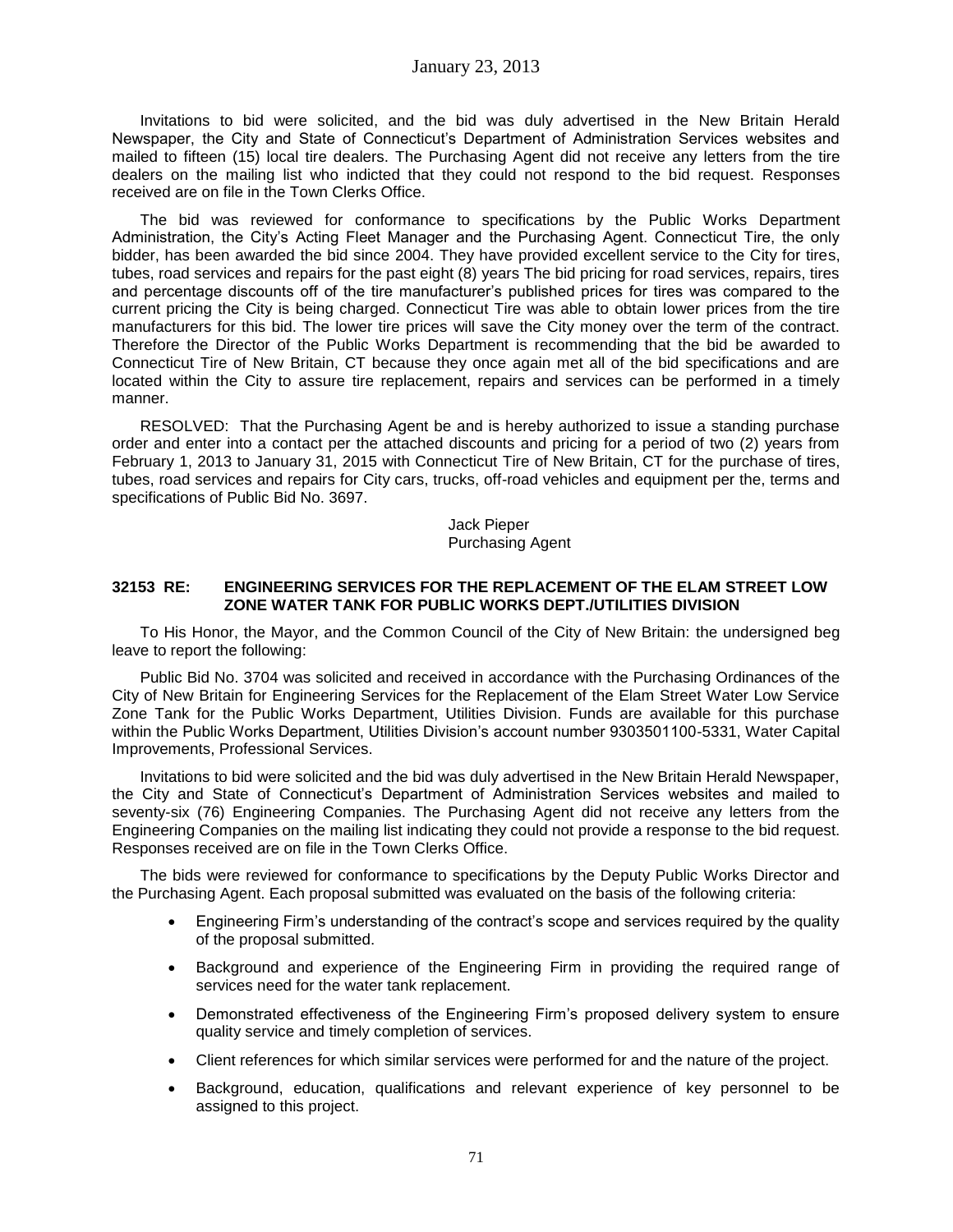Competitiveness of proposed fees and costs

In Tata & Howard's bid fees, the lowest bidder, they also included, specialty material and soil testing services, inspection of reinforcing steel placement, sampling and testing of delivered concrete, services of a specialty NACE-Certified sub-consultant for the painting system and welding inspections should a steel tank be decided upon and the design of an interconnection between the two (2) Elam Street Water Tanks that the other bidders did not. The interconnection between the two (2) Elam Street Water Tanks will help the City save money by constructing a new smaller volume replacement water tank. The interconnection of the water tanks will provide uninterrupted water service to the system and help with fire protection in the area the low service zone water tank provides water to. Comprehensive Environmental Inc, which is a New Britain based company, had submitted a bid that also met all bid specifications and was within 10% of the lowest bid submitted by a company located outside of the state for a concrete tank only. Their bid submitted for a steel tank was greater than 10% of the lowest bid for this type of tank. It is not known what type of water tank can be constructed on the site. The engineering firm awarded the bid must conduct land tests of the area and evaluate the results to determines the correct type of water tank that can be constructed on the site. Therefore the Deputy Public Works Director is recommending the bid be awarded to Tata & Howard of Marlborough, MA. who has the background and experience in providing the required range of services needed, performed similar services for other municipalities, submitted the lowest responsible bid price and met all of the bid specifications. The bid results have also been presented to the Water Commission at their January 8, 2013 meeting. At this meeting they approved the Deputy Public Works Director's recommendation to award the bid to Tata & Howard of Marlborough, MA. to provide Engineering Services for the Replacement of the Elam Street Water Tank.

RESOLVED: That the Purchasing Agent be and is hereby authorized to issue a Purchase Order for \$67,000.00 and enter into a contract with Tata & Howard of Marlborough, MA. for Engineering Services for the Replacement of the Elam Street Low Zone Water Tank for the Public Works Department, Utilities Division, per the terms and specifications of Public Bid No. 3704.

> Jack Pieper Purchasing Agent

#### **32154 RE: EMERGENCY PURCHASE ORDER – FOR SECURING VACANT PROPERTY – 627 MAIN STREET**

To His Honor, the Mayor, and the Common Council of the City of New Britain: the undersigned beg leave to report the following:

In accordance with City Code of Ordinances, Chapter 2, Article VIII, Division V, Section 2-606a, an emergency purchase order was authorized by the Mayor and issued to the vendor listed below on January 8, 2013

Supplier Item Unit Price A.F. Lombardo Construction LLC. Middletown, CT. Securing 627 Main Street \$9,350.00

The Purchasing Agent reports that no formal bid solicitation and advertisement as outlined in the Purchasing Ordinances were made for this item. In accordance with Section 2-606b of the City Code of Ordinances, the Purchasing Agent reports:

A purchase order was requested by the Public Works Department, Property Management Division, for securing 627 Main Street which is one of the City's vacant properties. The Mayor is currently working with developers to buy this location which may not happen until the spring of this year. With the winter season here, the building's broken windows and holes in the roof caused by a fire needed to be boarded up. This will protect the building from the cold and the snow as well as to the stop the public from entering into it. This location became a public safety concern for the Director of Property Management and the Mayor. The Department of Property Management was able to get two (2) informal quotes immediately from local contractors to board the building up. A.F. Lombardo Construction LLC provided the lowest quote. The Mayor, under his executive authority, approved a purchase order to A.F. Lombardo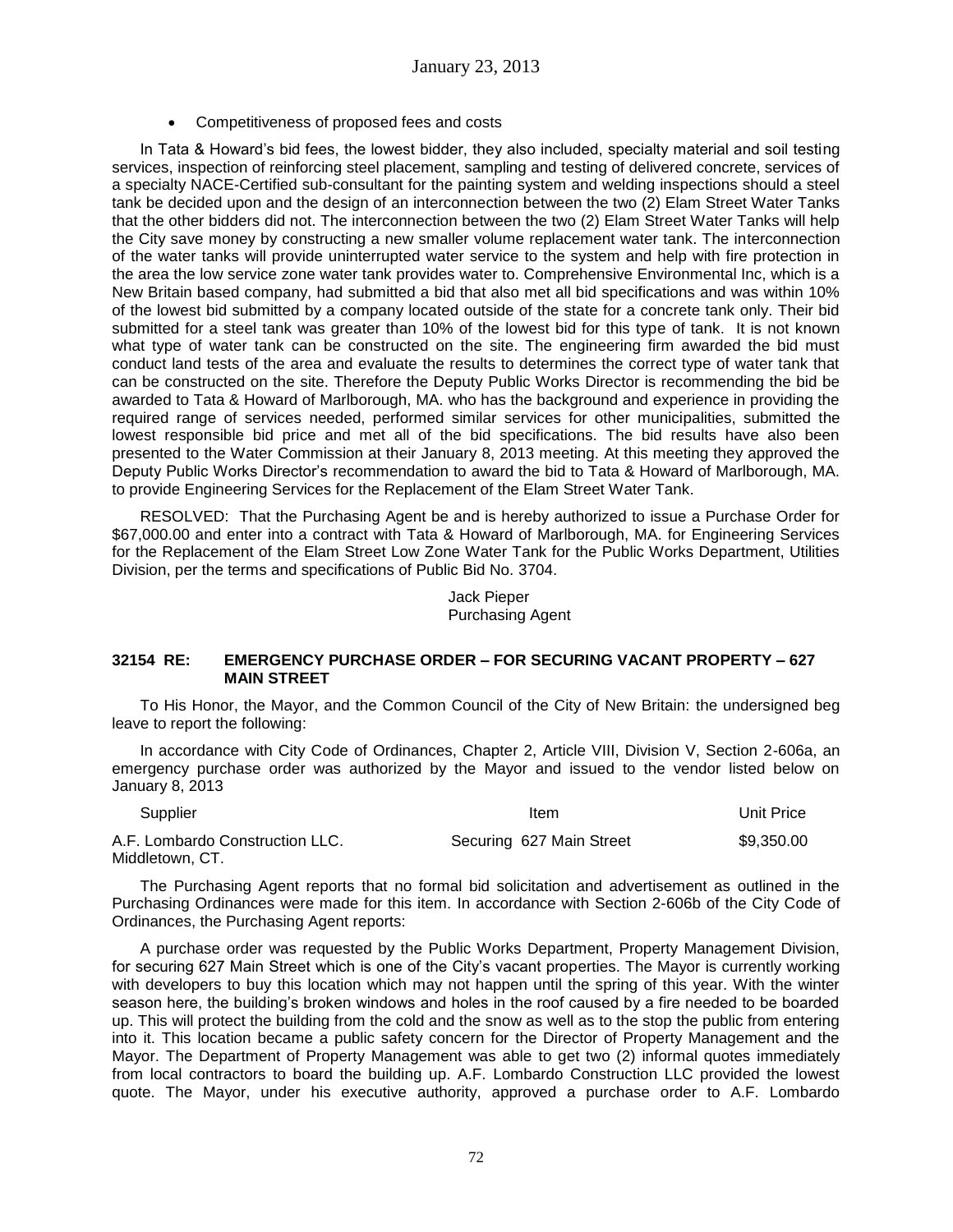Construction LLC to board up this location. Funding for securing of 627 Main Street came from the Mayor's Office, account number 001105001-5877, Administrative Services.

> Jack Pieper Purchasing Agent

#### **32155 RE: ON-CALL ENGINEERING SERVICES – REPLACEMENT OF A.W. STANLEY PARK POOL FILTRATION SYSTEM AND CONCRETE SURFACE REPAIRS**

To His Honor, the Mayor, and the Common Council of the City of New Britain: the undersigned beg leave to report the following:

The following on-call engineering project has been requisitioned following the award by the Common Council for on-call engineering contracts, Bid #3620, approved at its Regular Meeting of October 26, 2011

| Project Name: | A.W. Stanley Park Pool Filtration System Replacement and  |  |
|---------------|-----------------------------------------------------------|--|
|               | <b>Concrete Surface Repairs</b>                           |  |
| Vendor:       | <b>TLB Architecture</b>                                   |  |
| Amount:       | \$29,000.00                                               |  |
| Line Items:   | 0083060101-5331 A.W. Stanley Pools, Professional Services |  |
| Requested By: | Park and Recreation Department                            |  |

Scope: TLB Architecture will conduct an inspection of the two (2) pools at A.W. Stanley Park. This will help them to design a new filtration system for the pools that will meet the requirements of the State of Connecticut Department of Health and local and state building codes. It will also enable them to review the concrete pool surfaces that need to be repaired and then painted. TLB Architecture will then develop specifications and engineering prints for the filtration system replacement, concrete repairs to the pool surfaces, installation of expansion joints and the replacement of skimmers so this project can be put out to bid. They will attend any meetings that may be held and to answer any questions during the bidding process. Once the bids are received and opened, TLB Architecture will review the bids submitted to ensure bidder compliance with the bid specifications. Once the project has been awarded, TLB Architecture will conduct meetings with the contractor awarded the bid in addition to on-site visits, to assure that the project meets specifications.

> Jack Pieper Purchasing Agent

# **PARKS AND RECREATION DEPT.**

#### **32125-1 RE: STEPPING UP POLICE COVERAGE IN MARTHA HART PARK**

To His Honor, the Mayor, and the Common Council of the City of New Britain: The undersigned beg leave to report the following:

In response to the City Council's petition #32125, the Chief of Police is stepping up the police coverage at Martha Hart Park. The Parks and Recreation Administration does not have the staffing resources to open and close a gate in any park location.

> Angelo D'Alfonso, Chair Parks and Recreation Commission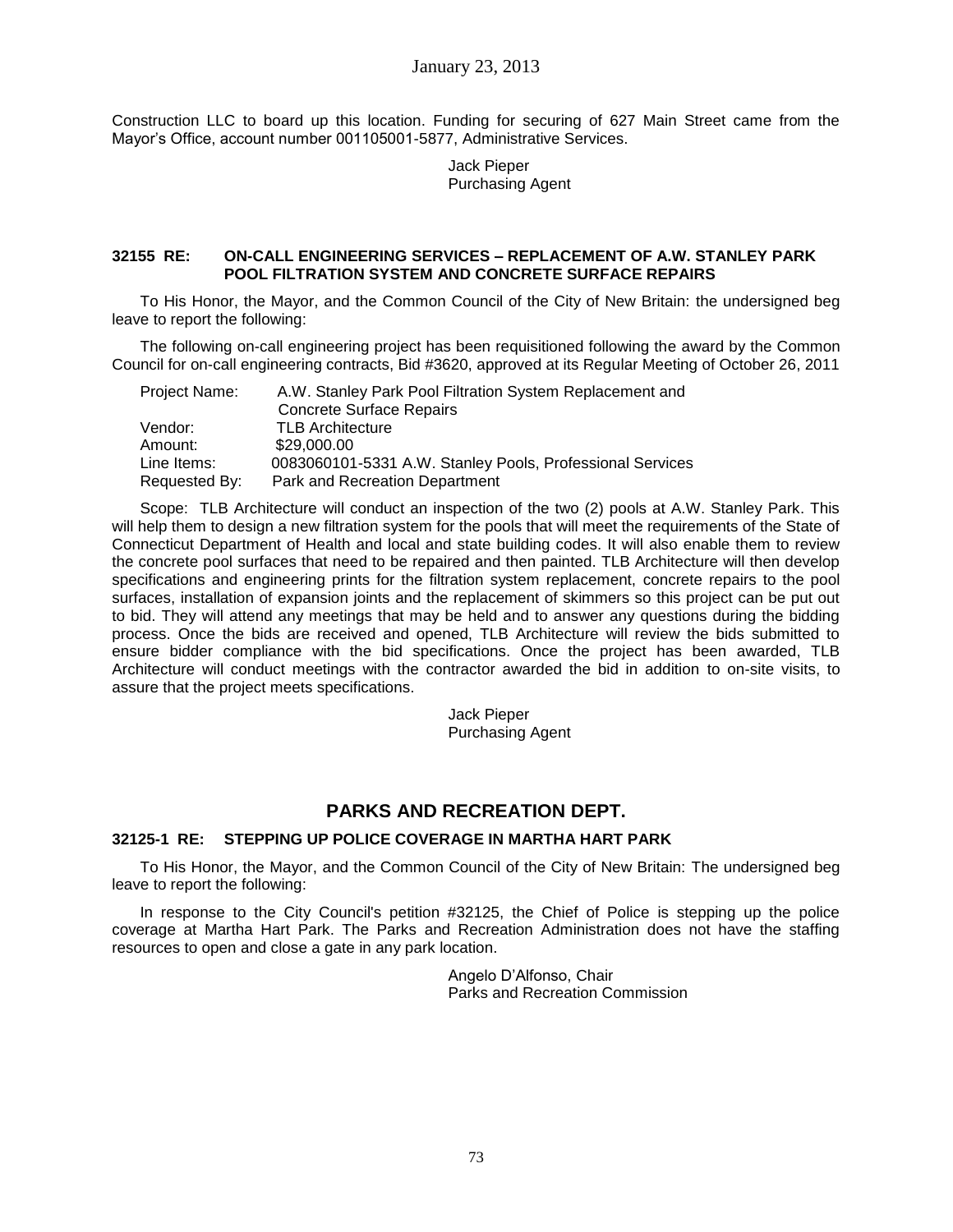## **TAX COLLECTOR**

#### **32157 RE: TAX ABATEMENTS, CORRECTIONS AND REFUNDS**

To His Honor, the Mayor, and the Common Council of the City of New Britain: the undersigned beg leave to report the following:

The Collector of Taxes has referred a list of tax abatements, corrections and refunds. Acceptance and adoption is respectfully recommended.

> Cheryl S. Blogoslawski Tax Collector

Ald. Trueworthy moved the Council enter into Executive Session to discuss a personnel matter in regard to the Mayor's Report 32156, and that they be accompanied by the Mayor, the Personnel Director and the Corporation Counsel, seconded by Ald. Bielinski. Roll call vote – all members present voted in favor.

Executive Session began at 7:50 P.M.

The Council voted to return to Regular Order at 8:03 p.m. on motion of Ald. Trueworthy, seconded by Ald. Bielinski.

## **REPORT OF THE MAYOR**

#### **32156 RE: THE APPOINTMENT OF JAMES P. WARDWELL CHIEF OF POLICE**

To His Honor, the Mayor, and the Common Council of the City of New Britain: the undersigned beg leave to report the following:

In accordance with the Charter and Ordinances of the City of New Britain, I hereby appoint James P. Wardwell, a Captain and the Acting Police Chief as the Chief of Police for the City of New Britain.

Since the beginning of my time as Mayor, I have worked hard to move the Police Department beyond great challenges it has faced and into a positive future. Our city needs this positive change and our city's excellent and dedicated police officers deserve it.

An important part of building a strong future for our city police service has been the selection of new leadership, most importantly a new Chief. I am pleased to report that James P. Wardwell has proven, through his qualifications, years of successful service and his tenure as Acting Chief, that he is the right choice to lead our city police into the future.

Acting Chief Wardwell was recommended to me by the Board of Police Commissioners, and I thank them for their diligent and dedicated work and value their recommendation.

He holds a Master of Science in Digital Investigation Management, a Bachelor of Arts in Criminal Justice and a Certificate in Computer Forensics. He has been a police officer with New Britain since1994, rising through the ranks of Detective, Sergeant, Lieutenant and Captain.

He set up and supervised NBPD's 1st Digital Forensic Unit, started and supervised NBPD's 1st Polygraph Unit and accomplished many other things in our city's Police Department, earning him national recognition and praise. He has served as President Connecticut HTCIA 2010 (High Technology Crime Investigation Association), is a Certified Computer Forensic Examiner (CFCE), has served as Adjunct Instructor Manchester Community College for "Computer Crime", been a Law Enforcement Instructor / Coach for CFCE (Computer Forensic Certification), served as President of the Connecticut Polygraph Association and on the Board of Directors of American Association of Police Polygraphists, been a Certified Forensic Law Enforcement Polygraph Examiner and served on Presidential Interagency Working Group on Standards, Practices, and Protocols to address national issues in Forensic Science.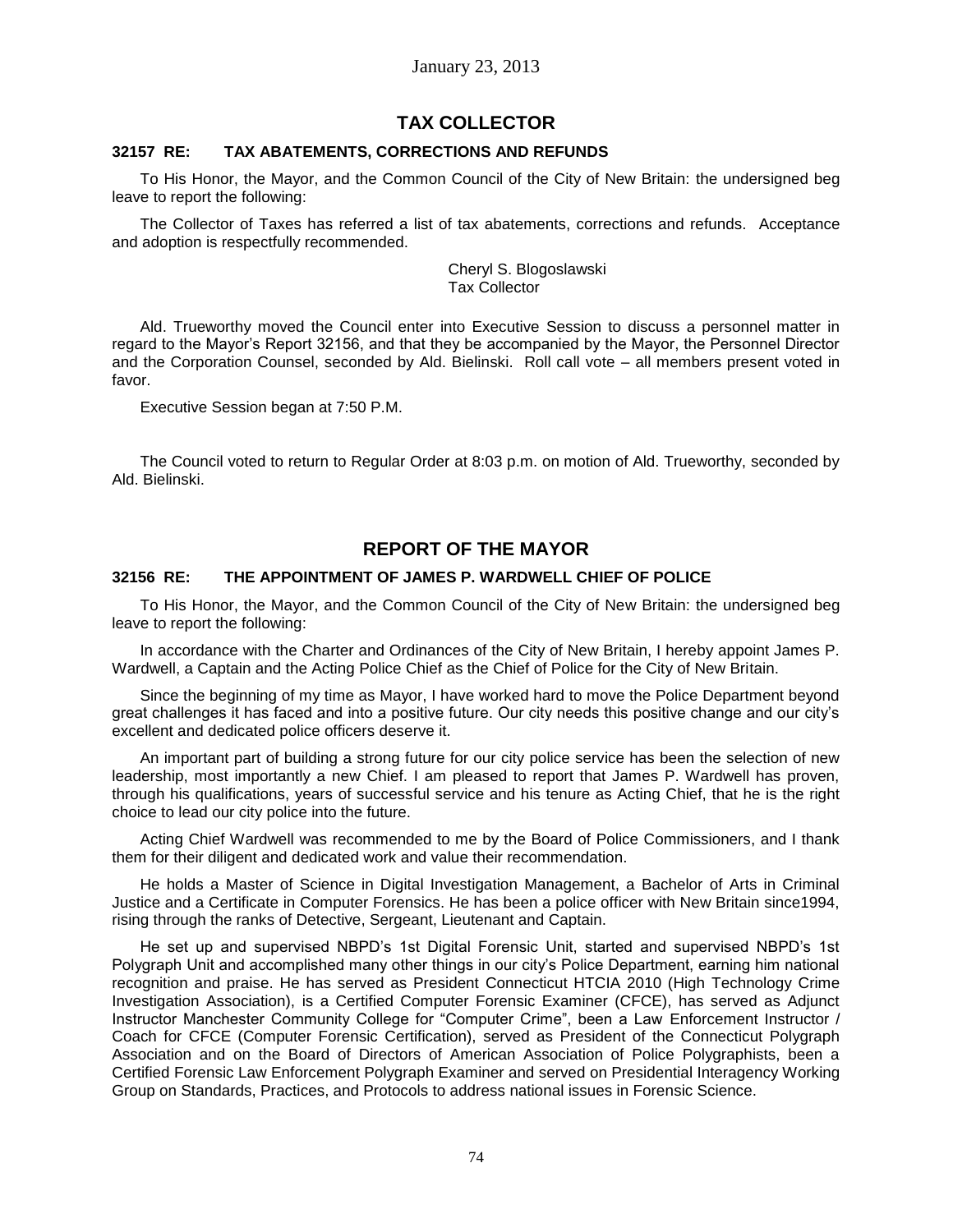As Acting Chief, he has streamlined the departmental organization and protocols in ways that have increased the ability of the city's dedicated police officers to take needed enforcement action and serve the public, despite a staffing shortage that he and I both inherited. He has been a creative leader in moving the hiring process forward to fill the ranks of the police and he has been a close partner with both me, as Mayor, and the Board of Police Commissioners in promoting local applicants for police positions and greater diversity in the police force.

He has won the confidence of his fellow police officers as an effective and fair-minded manager and leader and his efforts are restoring morale to our police service.

He has been fulfilling the mission I asked of him to move our police service forward with even greater success than the high hopes that I had for him when I named him as Acting Chief, and I have great confidence that he is the right choice for Chief.

I proudly appoint James P. Wardwell as Chief of Police for the City of New Britain and I ask and urge concurrence of the Common Council.

Timothy O'Brien, Mayor

Ald. Bielinski moved to accept and adopt, seconded by Ald. Trueworthy. Roll Call vote – 13 in favor, 0 opposed. IN FAVOR: Ald. Trueworthy, Magnuszewski, Centeno, DeFronzo, Sanchez, Black, Hermanowski, Platosz, Brown, Freeman, Pabon, Giantonio and Bielinski. Approved January 23, 2013 by Mayor Timothy O'Brien.

# **REPORTS OF LEGISLATIVE COMMITTEES, BOARDS, COMMISSIONS AND DEPARTMENTS**

### **UNFINISHED BUSINESS**

Ald. Trueworthy moved to take from the table item 32116-2, seconded by Ald. Brown. So voted.

Ald. Trueworthy moved to accept and adopt 32116-2, seconded by Ald. Bielinski. So voted.

Ald. Trueworthy moved to present a strike-all amendment, seconded by Ald. Bielinski. So voted.

#### **32116-2 RE: AMENDMENT TO THE ORDINANCES ADDING DIVISION 17, SEC. 2-329 AND 2-330 – HOMELESS ADVISORY COMMISSION**

To His Honor, the Mayor, and the Common Council of the City of New Britain: the undersigned beg leave to recommend the adoption of the following:

Resolution Summary: PURPOSE. To establish a Homeless Advisory Commission.

BE IT ORDAINED BY THE COMMON COUNCIL OF THE CITY OF NEW BRITAIN that Chapter 2, Article III of the Code of Ordinances, City of New Britain, be amended by adding a new Division 17 establishing a Homeless Advisory Commission to read as follows (inserted text appears in underline; deleted text appears in strikethrough; new sections begin with the word [new]):

#### DIVISION 17 – HOMELESS ADVISORY COMMISSION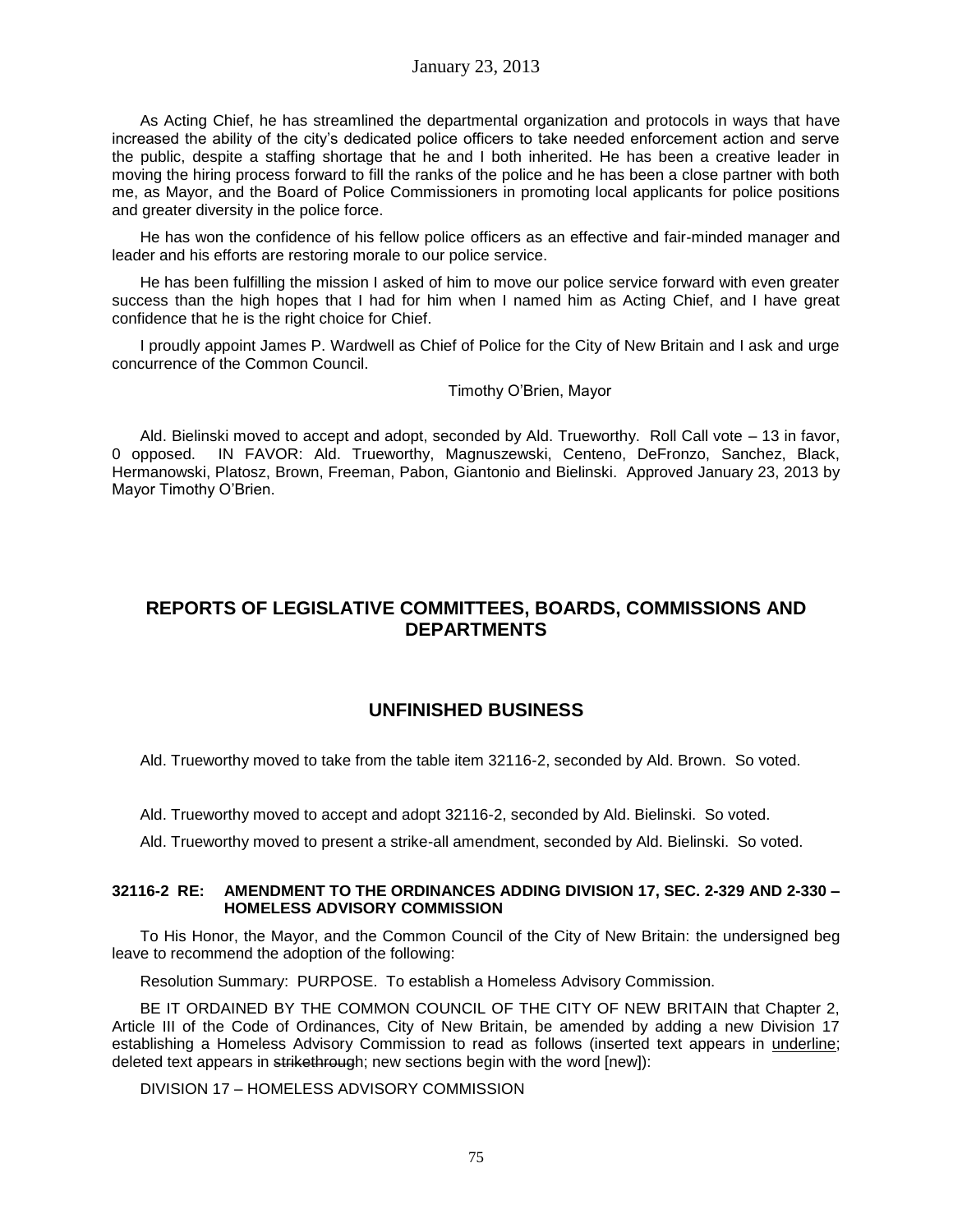Sec. 2-329.- Homeless advisory commission established; membership; purpose.

- (a) There is hereby established the city's homeless advisory commission. Its membership shall be as follows:
	- (1) Seven (7) regular members;
	- (2) One (1) representative from the Human Resources Agency;
	- (3) One (1) representative from the Friendship Center;
	- (4) One (1) representative of the Salvation Army; and
	- (5) One (1) representative of the New Britain Senior Center; and
	- (6) One (1) resident who is or was previously homeless.

(b) The community services department shall provide staff support to the homeless advisory commission. The commission shall meet at least once a month, and more often if needed.

(c) The purpose of the homeless advisory commission is to provide advice to the mayor and the Common Council concerning the problems of homeless individuals and families in New Britain, and to make recommendations as to proposed solutions.

Sec. 2-330. - Powers, duties.

The homeless advisory commission shall have the following powers and duties:

- (1) Monitor planning documents which address the issue of homelessness in New Britain;
- (2) Study the conditions of homeless persons and families, and the facilities that provide services to them;
- (3) Establish a plan with the shelters and agencies which provide services to the homeless;
- (4) Seek and facilitate applications to provide services for homeless persons and families;
- (5) Receive complaints and comments from neighborhood groups and individuals, and use its discretion to refer such complaints and comments to appropriate departments for investigation. The departments shall report the results of any investigation to the commission;
- (6) Prepare reports of the results of any of its studies, and transmit such reports including recommendations to the mayor and Common Council as it shall deem appropriate;
- (7) Make recommendations to the mayor and Common Council as to funds necessary to provide services to homeless persons and families, and advise said authorities about possible additional funding sources to meet such needs;
- (8) Make recommendations to the mayor and Common Council concerning any comprehensive plans that they adopted relating to the provision of services and housing to homeless persons and families; and
- (9) Ensure that the city will evaluate homeless shelters at least every two (2) years and recommend the amelioration of problems as appropriate, and investigate the feasibility of ensuring that service providers will perform such evaluations.

#### Alderman Rha-Sheen Brown

Ald. Trueworthy moved to accept and adopt, seconded by Ald. Bielinski. So voted. Approved January 28, 2013 by Mayor Timothy E. O'Brien.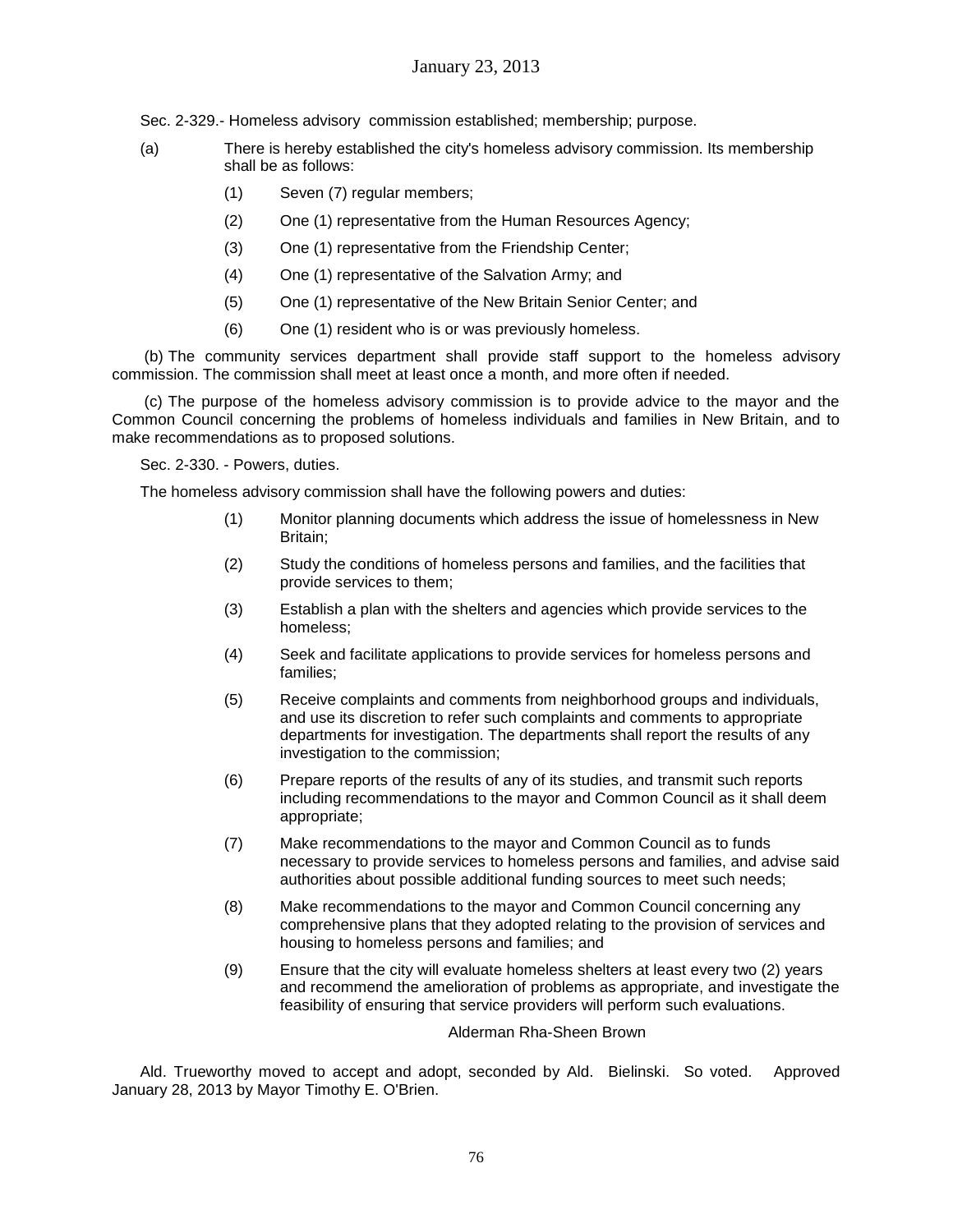Ald. Trueworthy moved the Council enter into Executive Session to discuss pending litigation regarding item 32150 and that they be accompanied by the Mayor and the Corporation Counsel, seconded by Ald. Bielinski. Roll call vote – all members present voted in favor. Executive Session began at 8:28 p.m. Ald. Freeman and Ald. DeFronzo did not attend the Executive Session due to a possible conflict of interest.

The Council voted to return to regular order at 9:00 p.m. on motion of Ald. Trueworthy, seconded by Ald. Bielinski. All members present voted in favor.

### **REPORT OF THE CORPORATION COUNSEL**

#### **32150 RE: TAX STATUS OF HUMAN RESOURCES AGENCY**

To His Honor, the Mayor, and the Common Council of the City of New Britain: the undersigned beg leave to report the following:

An updated report on the tax status of the Human Resources Agency will be presented to the Common Council at the January 23, 2013 Common Council meeting.

> Attorney John King Corporation Counsel

Ald. DeFronzo and Ald. Freman recused themselves due to a possible conflict of interest. Ald. Trueworthy moved to accept, seconded by Ald. Bielinski. So voted. Approved January 28, 2013 by Mayor Timothy E. O'Brien.

Ald. Freeman and Ald. DeFronzo returned to the Chambers.

### **REPORT OF THE PARKS AND RECREATION DEPARTMENT**

#### **32126-1 RE: STRONGLY ENCOURAGING PROPOSED STATUE BE PLACED ON HOSPITAL OF CENTRAL CONNECTICUT PROPERTY – NOT ON PUBLIC PROPERTY**

To His Honor, the Mayor, and the Common Council of the City of New Britain: The undersigned beg leave to report the following:

In response to the City Council's petition #32126, the Parks and Recreation Commission strongly encourages the location of the statue to be on the Hospital of Central Connecticut property. It will be easier and more cost effective for the hospital staff to maintain the statue in this manner. It would not be appropriate for a private entity to put something on a public space.

> Angelo D'Alfonso, Chair Parks and Recreation Commission

Ald. Bielinski moved to accept and refer to the Arts Commission and refer back to the Parks and Recreation Commission, seconded by Ald. Trueworthy. So voted. Approved January 28, 2013 by Mayor Timothy E. O'Brien.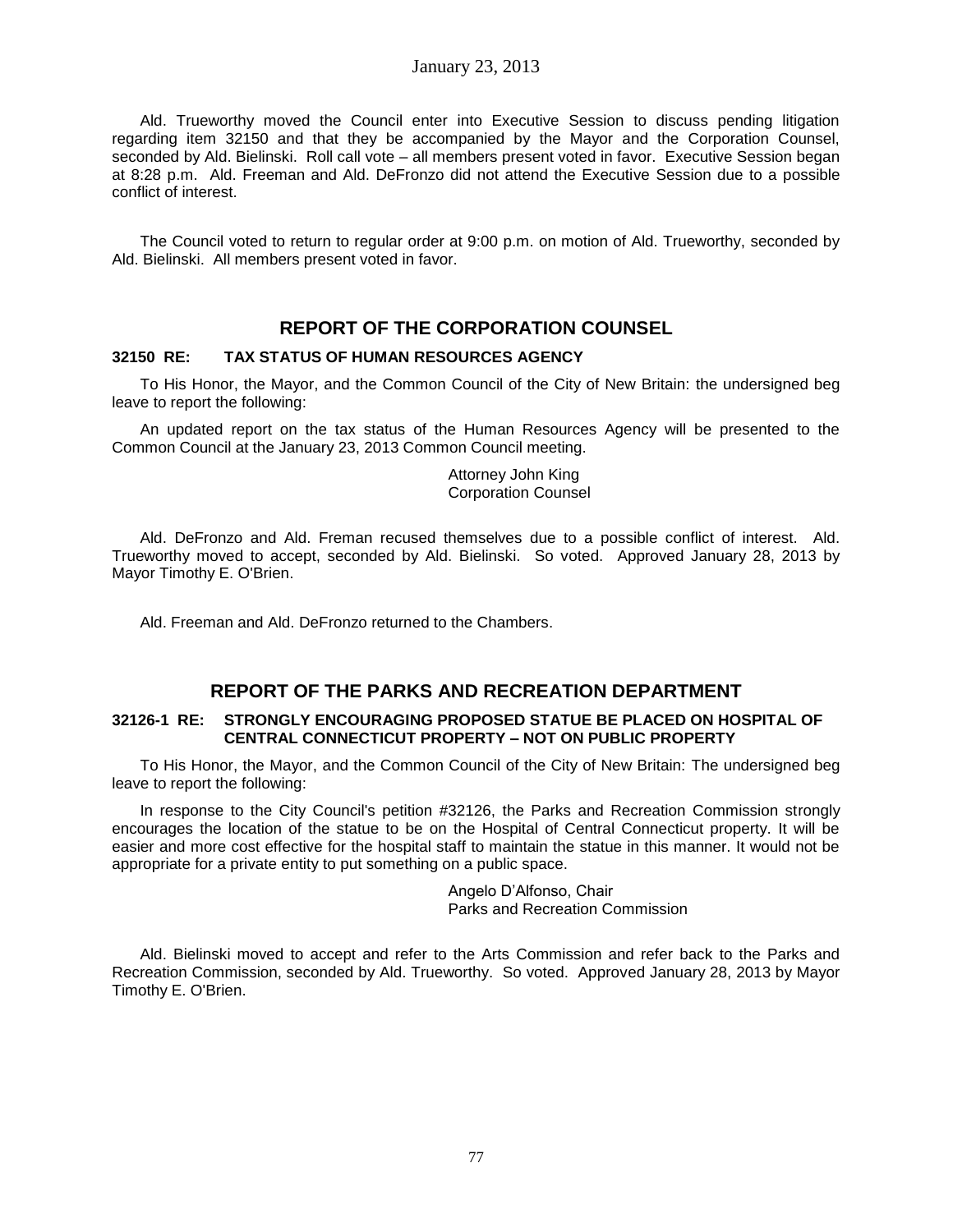# **NEW BUSINESS**

## **RESOLUTIONS**

#### **32158 RE: EMERGENCY FOOD AND SHELTER PROGRAM GRANT**

To His Honor, the Mayor, and the Common Council of the City of New Britain: The undersigned beg leave to recommend the adoption of the following:

WHEREAS, under authorization of the Stewart B. McKinney Homeless Assistance Act of 1987, as amended, the Federal Emergency Management Agency of the Department of Homeland Security administers the Emergency Food and Shelter (EFSP) National Board Program to supplement and expand ongoing efforts to provide shelter, food, and supportive services for needy families and individuals, and

WHEREAS, EFSP funds are distributed to the City through the United Way of the Capital Region in Hartford, and

WHEREAS, the Commission on Community and Neighborhood Development authorized the preparation of an application for 2012 funds under the Emergency Food and Shelter National Board Program for submission to the United Way of the Capital Region, and

WHEREAS, the City has been awarded a 2012 EFSP allocation in the amount of \$6,933;

RESOLVED that the Common Council of the City of New Britain authorizes the preparation and execution of all necessary documents for acceptance of the 2012 EFSP funds and the provision of the funds to supplement the Human Resources Agency Fuel Bank Program.

> Alderman Carlo Carlozzi, Jr. Alderman Lawrence J. Hermanowski Alderwoman Eva Magnuszewski

Ald. Hermanowski moved to accept and adopt, seconded by Ald. Magnuszewski. So voted. Approved January 28, 2013 by Mayor Timothy E. O'Brien.

#### **32159 RE: THE HIRING OF A CONSULTANT FIRM TO PERFORM MARKET ANALYSIS FOR PROPOSED ACTION ZONE AT STANLEY GOLF COURSE AND BUDGET TRANSFER - \$7,500.00**

To His Honor, the Mayor, and the Common Council of the City of New Britain: the undersigned beg leave to recommend the adoption of the following:

Resolution Summary: PURPOSE: To hire a consulting firm to perform a market analysis for the proposed Action Zone at Stanley Golf Course.

WHEREAS, The Public Works Administration set aside three acres of land on the corner of Hartford Road and the proposed Costco parking lot; and

WHEREAS, Construction of five entertainment features are planned to be built, the features include: miniature golf, electric go-karts, bumper boats, softball and baseball batting cages, and a paintball target amusement; and

WHEREAS, This Action Zone at Stanley Golf Course will provide entertainment for all ages, both individuals and groups, as well as become a profitable revenue source for Stanley Golf Course; and

WHEREAS, The Public Works Department wishes to contract with a family entertainment center consultant to perform a market analysis. This market analysis will include a survey and market statistical information of the surrounding competition. The consultant will provide revenue estimates and projections on the return of investments. In addition, the consultant will review submitted designs during the bid process; THEREFORE BE IT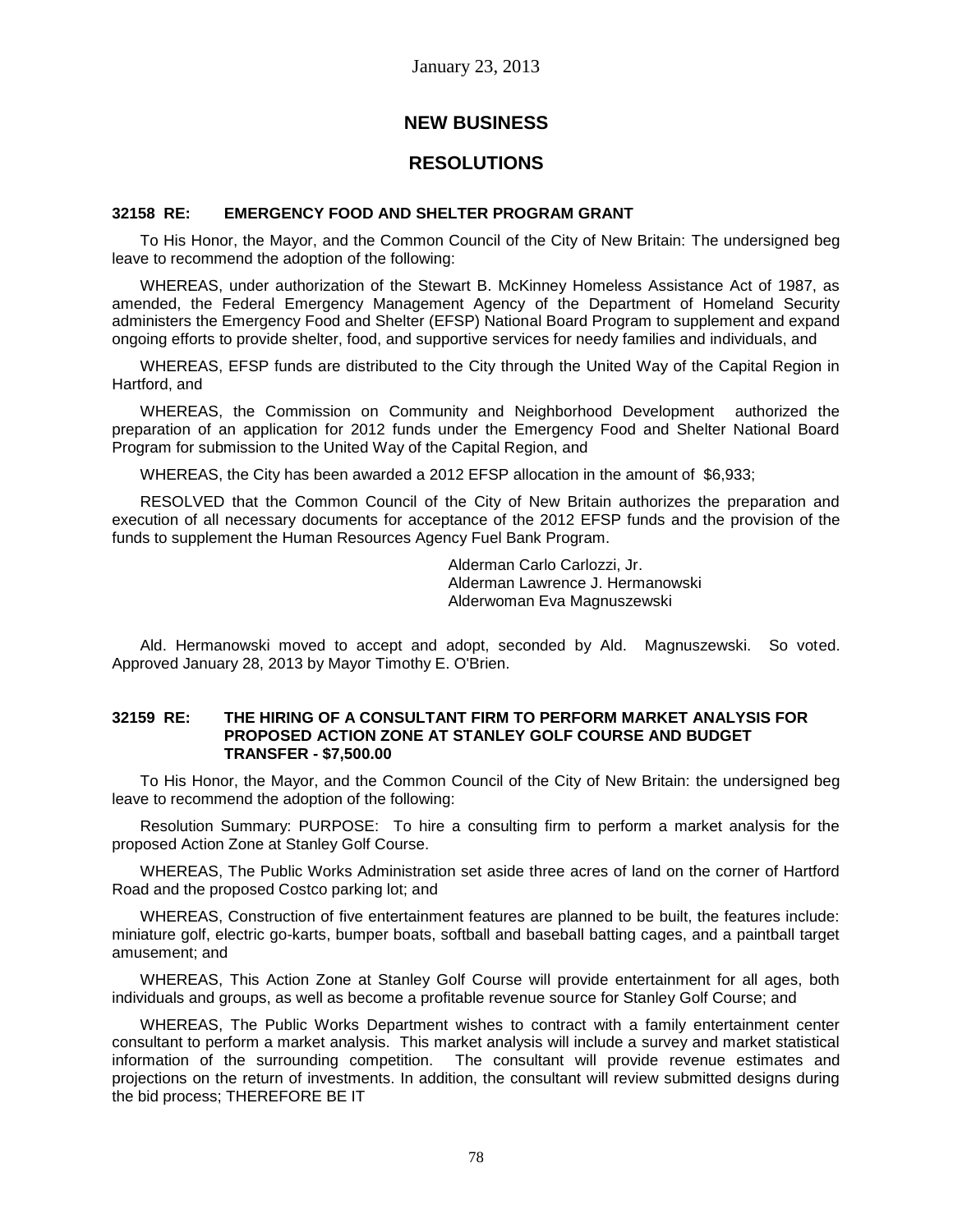RESOLVED, That the Common Council authorize the Mayor to sign a contract and any other related documents to hire Sheryl Bindelglass with SherylGolf. AND BE IT FURTHER

RESOLVED, That the sum of \$7,500 be transferred within the golf course accounts as outlined below:

| FROM:<br>201420101-5871<br>201420102-5746 | Contingency<br><b>Capital Projects</b> | \$4,000.00<br>\$3,500.00                                                                                                                                                   |
|-------------------------------------------|----------------------------------------|----------------------------------------------------------------------------------------------------------------------------------------------------------------------------|
| TO:<br>201420101-5331                     | <b>Professional Services</b>           | \$7,500.00                                                                                                                                                                 |
|                                           |                                        | Alderwoman Shirley A. Black<br>Alderman Rha-Sheen Brown<br>Alderman David DeFronzo<br>Alderman Jamie Giantonio<br>Alderwoman Eva Magnuszewski<br>Alderman Emmanuel Sanchez |

Ald. Black moved to accept and refer to the Consolidated Committee, seconded by Ald. Sanchez. So voted. Approved January 28, 2013 by Mayor Timothy E. O'Brien.

#### **32160 RE: 2014-2016 NUTMEG STATE AND MASTER'S GAMES**

To His Honor, the Mayor, and the Common Council of the City of New Britain: the undersigned beg leave to recommend the adoption of the following:

Resolution Summary: The purpose of this Resolution is to authorize the Mayor to sign a contract with the Connecticut Sports Management Group to formally becoming the host City for the Nutmeg and Masters Games for 2014-2016. The City of New Britain has hosted the Nutmeg and Masters Games for the last three years with tremendous success and registration is at a record pace for 2013. The City has hosted over 100,000 athletes and spectators from all over the Northeast bringing millions of dollars in economic impact to the City. With the City of New Britain's fine athletic facilities and central location, the number of athletes participating in the games has doubled since returning to New Britain. The City has also realized an advertising and marketing impact valued in the millions of dollars.

Whereas, The City of New Britain has been offered the hosting rights of the 2014-2016 Nutmeg State games and Masters Games due to its many beautiful parks, ball fields and other facilities, and

Whereas, the City of New Britain has realized an economic impact of over \$1.5- 2 million dollars (Restaurants, retail, hotels, gas, etc) over the last three years while hosting the games, and

Whereas, the marketing and advertising for the City will include radio, television, newspaper, internet, billboards, programs and brochures, with a total of over 86,867,000 media impressions, and

Whereas, the City and local youth sport organizations and booster clubs will benefit economically from the Nutmeg State Games concession program, and

Whereas, over 6,500 athletes each year will compete in over 20 different sports including soccer, basketball, baseball, lacrosse, field hockey, softball, roller and deck hockey, rugby, wiffleball, cycling, gymnastics, wrestling, track and field, archery and more, and

Whereas, hosting rights payments will be as follows:

| July 1st 2013     | \$25,000 | (for $2014$ event) |
|-------------------|----------|--------------------|
| January 1st, 2014 | \$25,000 | (for 2014 event)   |
| July 1st, 2014    | \$25,000 | (for 2015 event)   |